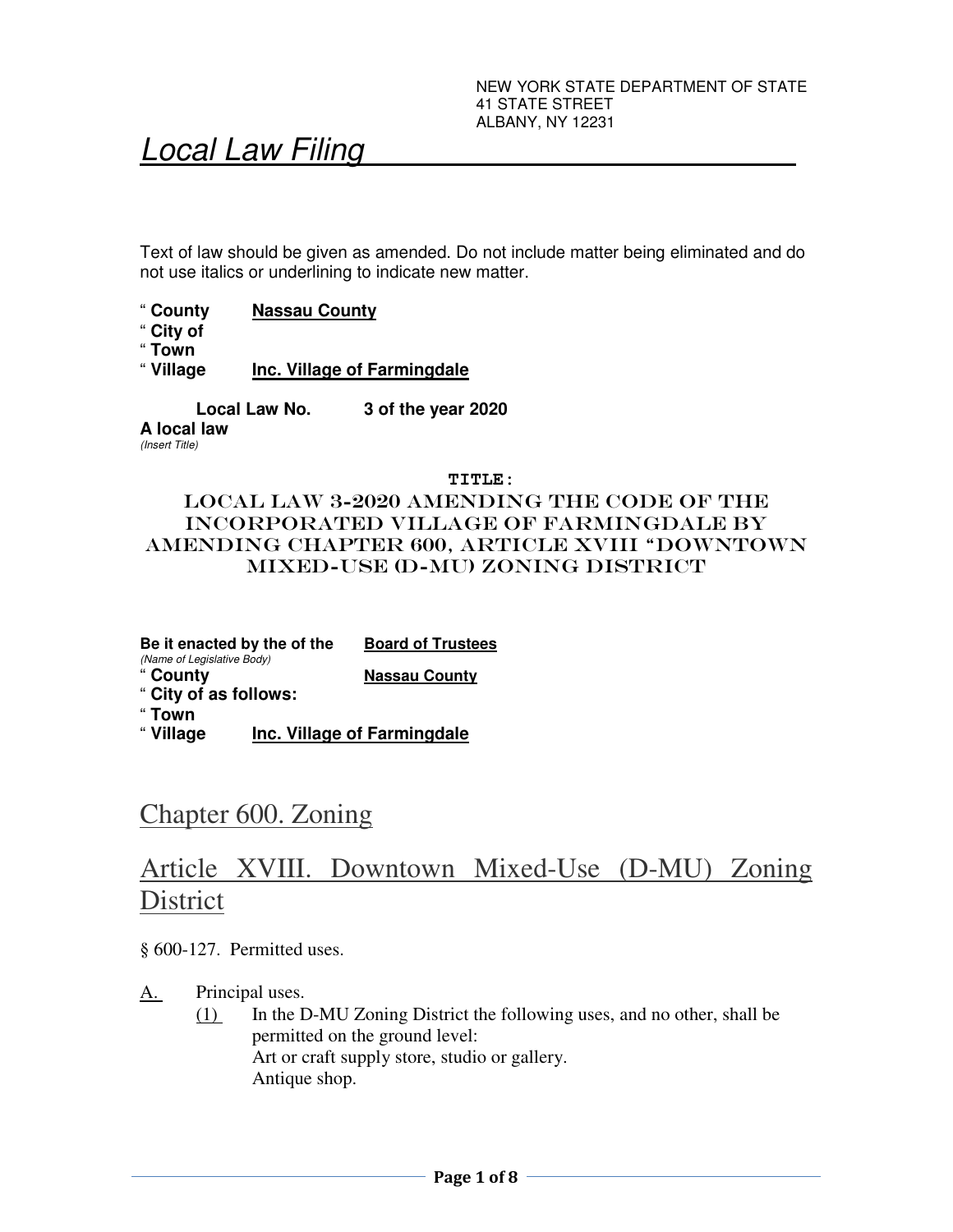Bakery, health food store, ice cream parlor, specialty food store, grocery store, supermarket, candy store, delicatessen or any retail store that prepares or sells food or drink or an eating or drinking establishment, provided such use does not have a dining area of more than 300 square feet and no more than 12 seats, and provided that hours of operation of such use is between the hours of 5:00 a.m. and 11:00 p.m. (except a bakery, which may be operated from 4:00 a.m. to 11:00 p.m.). Retail stores or eating or drinking establishments that provide live entertainment are to be permitted as special use permits only. Bank, credit union, or financial institutions Barber shop or beauty parlor.

Bicycle store.

Book store.

Pharmacy.

Florist.

Camera Store.

Clothing Store.

Computer sales, supplies and repair store.

Collectible or memorabilia store.

Dry cleaner, provided no cleaning is performed on-premises.

Gift shop.

Health club.

Jewelry store.

Martial arts, yoga and dance studio.

Mobile telephone, electric appliances and other electronics store.

Municipal park, building and other municipal use, including municipal parking lot and municipal parking structure.

Nail salon.

Office of a lawyer, accountant, insurance agent, doctor, dentist, chiropractor or other health care provider licensed by the State of New York.

Optician and eyeglass store.

Other convenience retail establishment, such as a cosmetic store, drugstore, hardware store and music/video sale and/or rental store.

Pet store, pet grooming store or pet supply store, provided that they are no greater than 3,000 square feet in area.

Professional school, learning center, test preparation center and other similar uses.

Real estate office, medical office,

Shoe store or repair shop.

Travel agency.

Vitamin Store

- (2) In the D-MU Zoning District the following uses, and no other, shall be permitted on the upper levels:
	- (a) All uses set forth in  $\S$  600-127A(1);
	- (b) Administrative, professional, medical and other office uses; and
	- (c) Professional school, learning center, test preparation center and other similar uses.
- B. Accessory uses.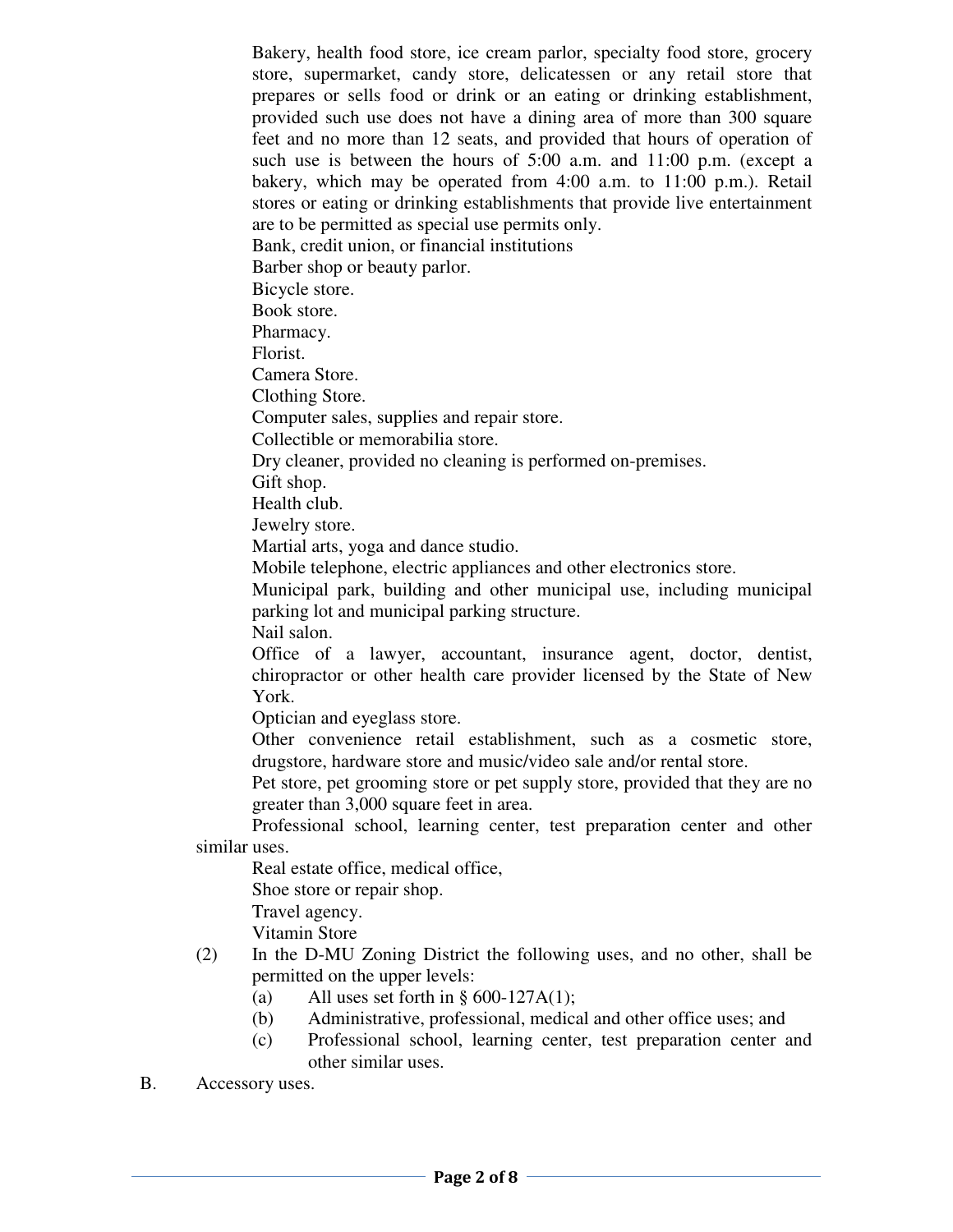- (1) In the D-MU Zoning District the following accessory uses, and no other, shall be permitted:
	- (a) Off-street parking and loading.
	- (b) Open space or plaza areas accessible to the general public.

## § 600-128

[Amended by LL. No. 8 of 2015]

- A. For all applications to the Village Board of Trustees under this section, the procedural guidelines set forth in §§ 600-221, 600-222, and 600-223 of this chapter shall be applicable. Only the following uses, and no others, may be permitted by special use permit issued by the Village Board of Trustees after a public hearing in accordance with § 600-138 of this chapter:
	- (1) In the D-MU Zoning District the following uses, and no others, may be permitted on the ground floor by special use permit:

Bakery, health food store, ice cream parlor, specialty food store, grocery store, supermarket, candy store, delicatessen or any retail store that prepares or sells food or drink or an eating or drinking establishment, where such use has a dining area of more than 300 square feet and more than 12 seats or where the hours of operation are before 5:00 a.m. or after 11:00 p.m. (except a bakery, which may be operated from 4:00 a.m. to 11:00 p.m.).

Bar and grill establishment.

Butcher shop.

Cabinetmaking, furniture or upholstery business.

Cinema, movie theatre, theatres and performing arts theatre.

Coffee shop.

Community center.

Fish market.

Funeral parlor.

Manufacturing use as accessory to a retail use.

Museum.

Other ground floor office use which the Board of Trustees finds is consistent with the intent and purpose of this article.

Pet store, pet grooming store or pet supply store which is greater than 3,000 square feet, provided that it does not front on Main Street and is located in the southern sub-area.

Place of worship.

Planned shopping centers, retail auto parts stores, drive-up or drive-through windows, but only in the southern sub-area. Recreational facility.

Restaurant.

- (2) In the D-MU Zoning District on the ground floor any use determined by the Board to be of the same general character as the uses identified in §§ 600-127A(1) and 600-128A(1) may be permitted by special use permit.
- (3) The following residential uses, and no others, may be permitted on the upper levels by special use permit:
	- (a) Multifamily dwellings, provided that the ground floor of the dwelling contains only those permitted uses identified in §§ 600- 127A(1) and 600-128A(1). For residential units along Main Street entrances to the dwelling units may be in the front of the building,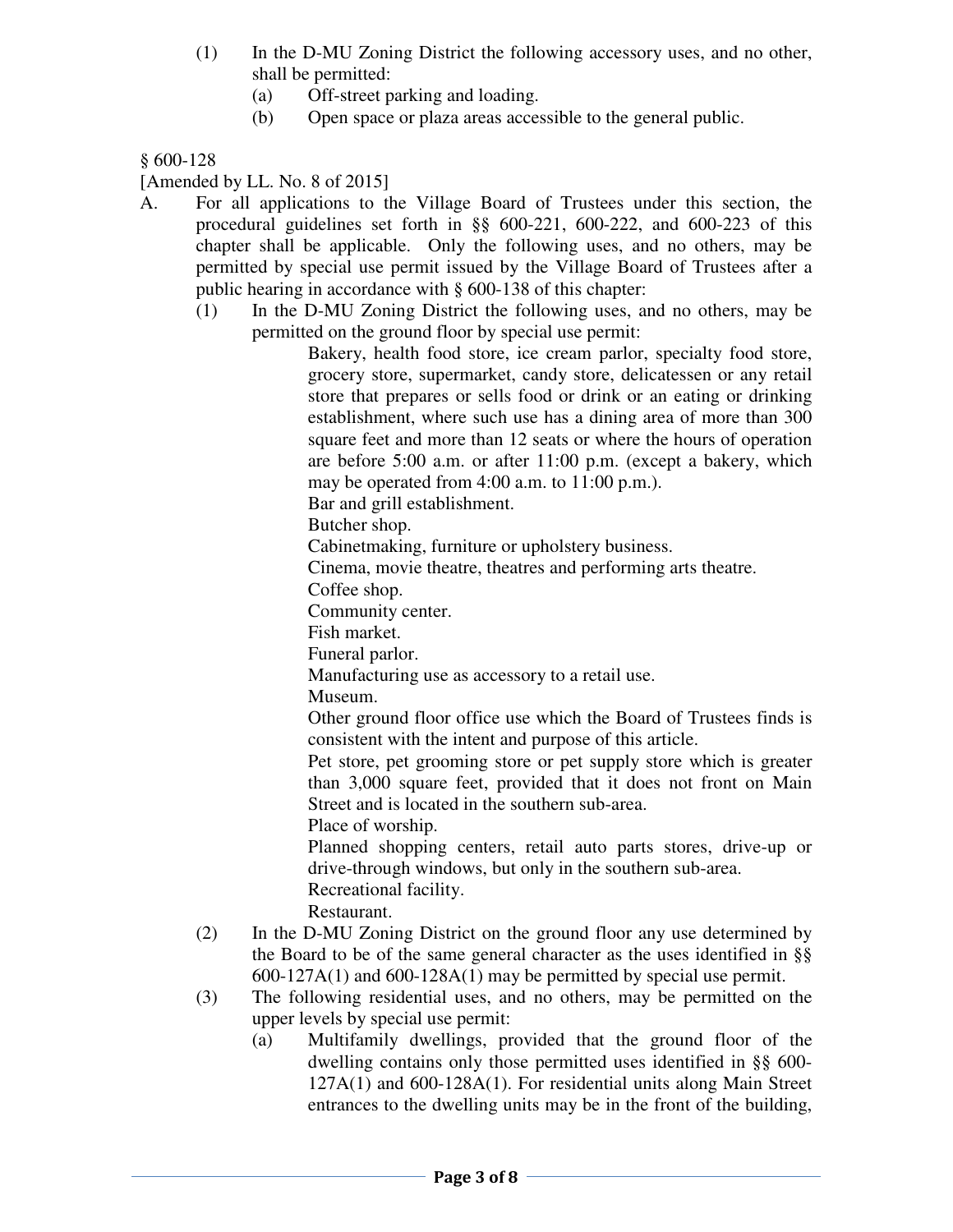fronting on Main Street, by special permit. No multifamily dwelling shall be permitted unless the entire building conforms to the rules and regulations of the D-MU Zoning District. For purposes of this subsection, § 600-211 of this chapter, which prohibits residential buildings in business and industrial districts, shall not apply.

- (b) Dwelling units along Main Street, provided they are located only in the upper levels, above any of the permitted uses identified in §§  $600-127A(1)$  and  $600-128A(1)$  and that suitable ingress and egress to the dwelling units are provided from the exterior and rear of the of the building. For purposes of this subsection, § 600-211 of this chapter shall not apply.
- (4) Dwelling units on the ground level shall be permitted by special use permit after a public hearing in accordance with § 600-138, provided that such ground level residential units do not front on Main Street and all egress/ingress to the permitted Main Street ground level residential units is situated in the rear of the building.
- (5) All dwelling units shall be subject to the additional following conditions:
	- (a) Any applicant for mixed-use dwelling units shall be required to demonstrate that there is suitable and adequate means of garbage pickup, security service, fire egress, emergency access, light, maintenance service, superintendent availability and other similar matters affecting the safety and quality of life of the occupants of the dwelling units. The applicant shall also demonstrate the proper protection of existing fire egress, light, window views and accessibility of emergency services of neighboring structures. The Board shall establish and impose such conditions as it deems necessary in connection herewith; and
	- (b) All applications must comply with the affordable housing requirements of the Long Island Workforce Housing Act of the New York General Municipal Law.
	- (c) In an effort to protect the health, welfare and safety of the residents of all dwelling units, all owners or occupants of these dwelling units who shall rent such units shall be required to obtain a rental permit. In order to obtain a rental permit all owners or occupants shall submit a yearly residential rental permit application and pay a yearly rental permit fee. Prior to the issuance or renewal of the rental permit, the Village shall inspect the dwelling unit. In the event that the owner or occupant refuses to permit the inspection, the Village shall have the right to seek a search warrant from a court of competent jurisdiction in order to enable such inspection. The rental permit fee shall be set from time to time by resolution of the Board of Trustees. No rental permit shall be issued or renewed unless the requirements of this section have been met.
- (6) Hotels shall be permitted by special use permit, provided they are located within 500 feet of the LIRR train station, measured from the outermost boundary of the building located upon the LIRR property; do not include ground level retail, restaurant, personal service, or similar uses other than a small shop for items of personal hygiene, and provision is made for outdoor open space or plaza areas accessible to the general public.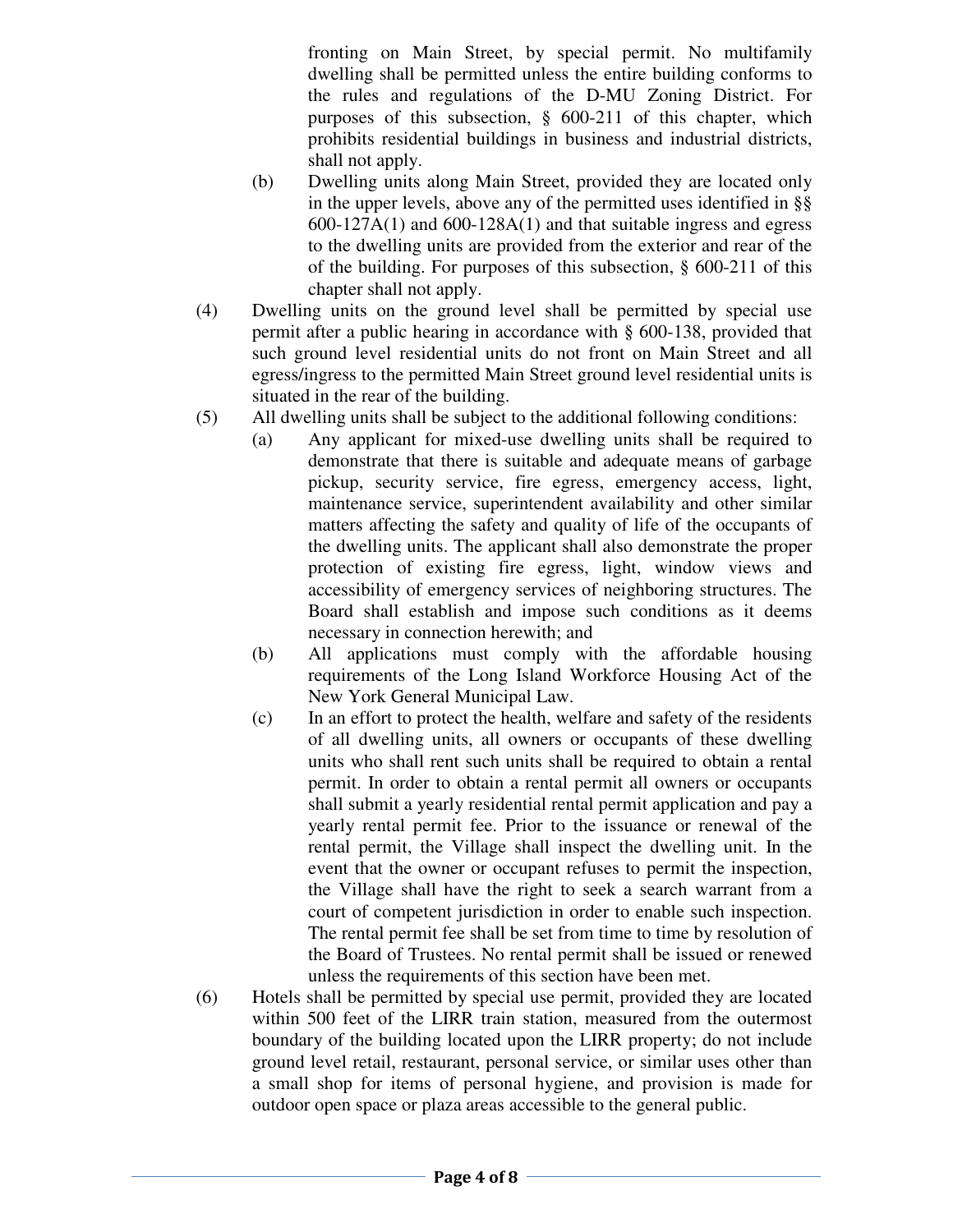- (7) Massage establishment which is compliant with § 600-216.
- (8) In the D-MU Zoning District on the upper floors any use determined by the Board to be of the same general character as the uses identified in § 600-127A(2) may be permitted by special use permit.
- (9) Residential Townhouse Developments. The limitations set forth in §600- 128(A)(3) shall apply to Residential Townhouse developments in the D-MU Zoning Districts.

### §600-132

- A. The Board of Trustees shall have all those powers set forth in New York State Village Law § 7-703. The Board of Trustees, following a public hearing pursuant to § 600-138 of this chapter, may, at its discretion, award incentive bonuses to applicants who provide or make provision for amenities and facilities such as open space, parks and recreational facilities, streetscape amenities, landscaping, energy-efficient building techniques, a greater number of workforce or affordable housing units, road improvements, water and sewer system improvements or other specific physical, social or cultural amenities, or cash in lieu thereof, of benefit to the residents of the Village. In exchange therefor the Board of Trustees may, at its discretion, vary the required density, coverage and floor area ratios, parking requirements, building heights, required setbacks, topographical changes, open space, and permissible uses in the district, provided such variance is consistent with the intent and purpose of this article.
- B. To evaluate the adequacy of the proposed benefits to be accepted in exchange for the requested development incentives, the applicant shall, as part of its initial submission to the Village, submit an application for development incentive bonuses to the Village Building Department along with the payment of any applicable fees which shall be set from time to time by resolution of the Board of Trustees. The application for development incentive bonus shall include the following:
	- (1) A description of the proposed amenities outlining the benefits that will accrue to the community;
	- (2) The economic value of the proposed amenities to the Village as compared with the economic value of the proposed incentives to the applicant, which analysis shall include a comparison of the long-term economic impact of the proposed amenities to the Village compared to the long-term economic value of the incentives to the applicant. For purposes of this section, "long-term" shall be defined as a term of 10 years or more;
	- (3) A preliminary demonstration that there are adequate sewer, water, transportation, waste disposal and fire-protection facilities serving or proximate to the proposed development to handle the additional demands the increased density, incentive or amenity may place on such facilities or the Village beyond the demand that would otherwise occur with as-ofright development; and
	- (4) An explanation of the physical, social and/or cultural impact of the amenity upon the D-MU Zoning District.
- C. Authorization for development incentive bonuses shall be subject to approval by the Board of Trustees after a public hearing in accordance with § 600-138 of this chapter. Upon completion of the public hearing to consider the application for development incentive bonuses, the Board of Trustees shall grant or deny the application. The Board of Trustees shall determine whether the proposed amenities provide sufficient public benefit to provide the requested incentives. In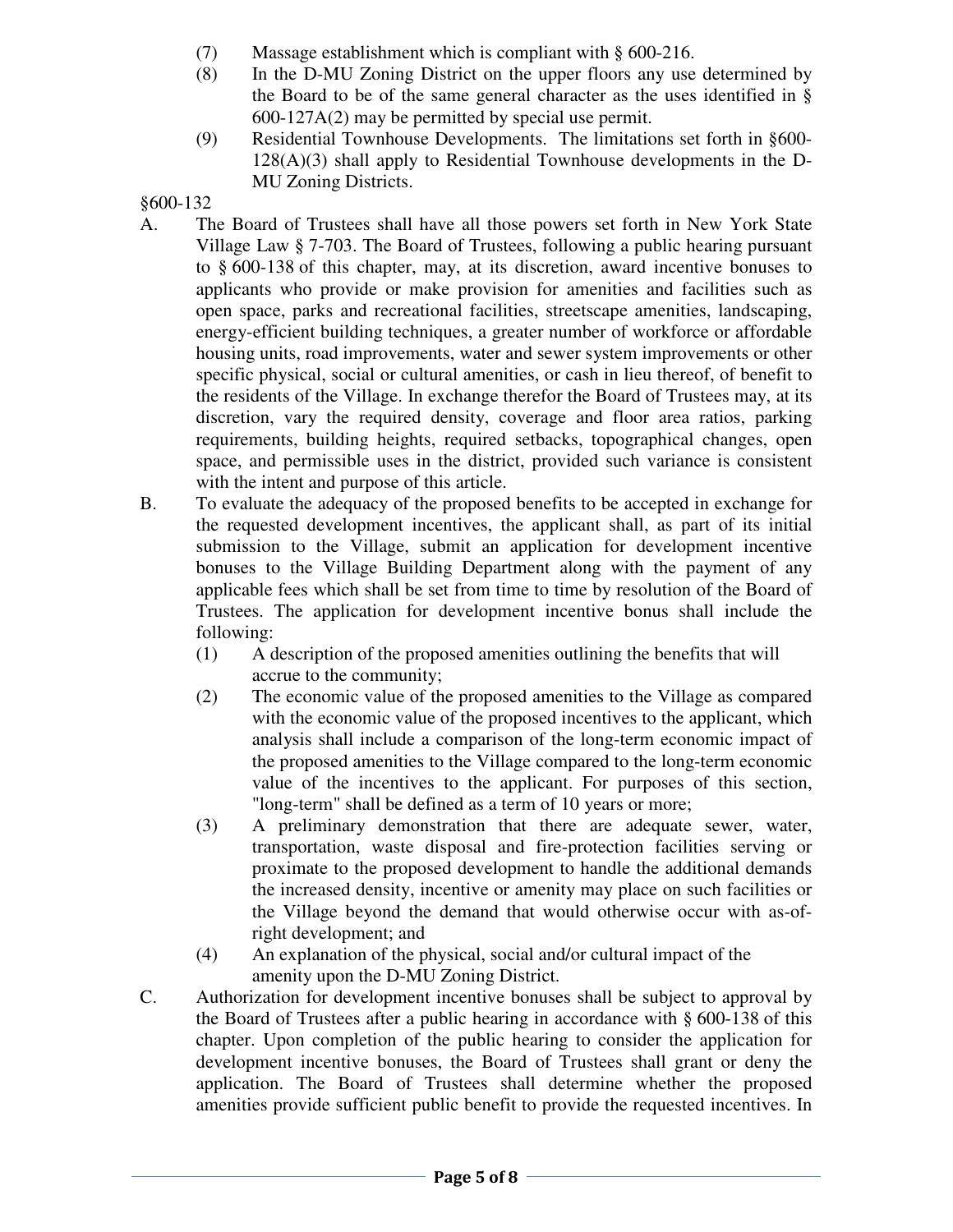the event that the Board of Trustees grants the application, it may impose such terms and conditions as it deems necessary. If the Board of Trustees determines that a suitable community benefit or amenity is not immediately feasible, or otherwise not practical, the Board of Trustees may require, in lieu thereof, or in addition thereto, a payment to the Village of a sum to be determined by the Board of Trustees. If cash is accepted in lieu of other community benefit or amenity, or in addition to a benefit deemed to be insufficient, provisions shall be made for such sum to be deposited in a trust fund to be used by the Board of Trustees for specific community benefits authorized by the Board of Trustees.

- D. The Board of Trustees may not grant incentive bonuses to permit:
	- (1) Buildings with heights in excess of 40 feet or 3 1/2 stories, except that the Board may grant incentive bonuses in excess of 40 feet provided such height in excess of the 40 feet is limited to: architectural or design elements or relief; mechanical rooms or areas for the storage of mechanicals such as HVAC equipment; penthouses for elevators or stairways; skylights; chimneys and/or flues; or renewable energy equipment. No more than 30% of the running plate length of each wall in a pitched roof may be dormered or used as habitable space. The maximum roof pitch shall be a 12 on 12 pitch. Under no circumstance may the maximum vertical portion of any portion of a pitched roof exceed 45 feet;
	- (2) Densities in the Northern, Eastern and Central Sub-Areas in excess of 60 units per acre; densities in Southern Sub-Area in excess of 45 units per acre;
	- (3) Maximum building area coverage greater than 90%; or
	- (4) Minimum dwelling unit size less than 550 square feet.
	- (5) Any variance related to parking for the residential component of any development,
	- (6) Floor area ratio (FAR) to be greater than the FAR set forth in §600-130.

 This Local Law shall become effective immediately upon being filed with the Secretary of State.

#### **(**

#### **(Complete the certification in the paragraph that applies to the filing of this local law and strike out that which is not applicable.)**

#### **1. (Final adoption by local legislative body only.)**

I hereby certify that the local law annexed hereto, designated as local law No.3 of 2020 of the **Village of Farmingdale** was duly passed by the **Board of Trustees** On December 7, 2020, in accordance with the applicable provisions of law.

#### **2. (Passage by local legislative body with approval, no disapproval or repassage after disapproval by the Elective Chief Executive Officer\*.)**

I hereby certify that the local law annexed hereto, designated as local law No. \_\_\_\_\_\_\_of 2006 of the was duly passed by the **EXALL COVERT 2006**, and was (approved)(not approved) (repassed after disapproval) by \_\_\_\_\_\_\_\_\_\_and was deemed duly adopted on \_\_\_\_\_\_\_\_\_\_ 2006 , in accordance with the applicable provisions of law.

### **3. (Final adoption by referendum.)**

I hereby certify that the local law annexed hereto, designated as local law No. \_\_\_\_\_\_\_ of 2006 of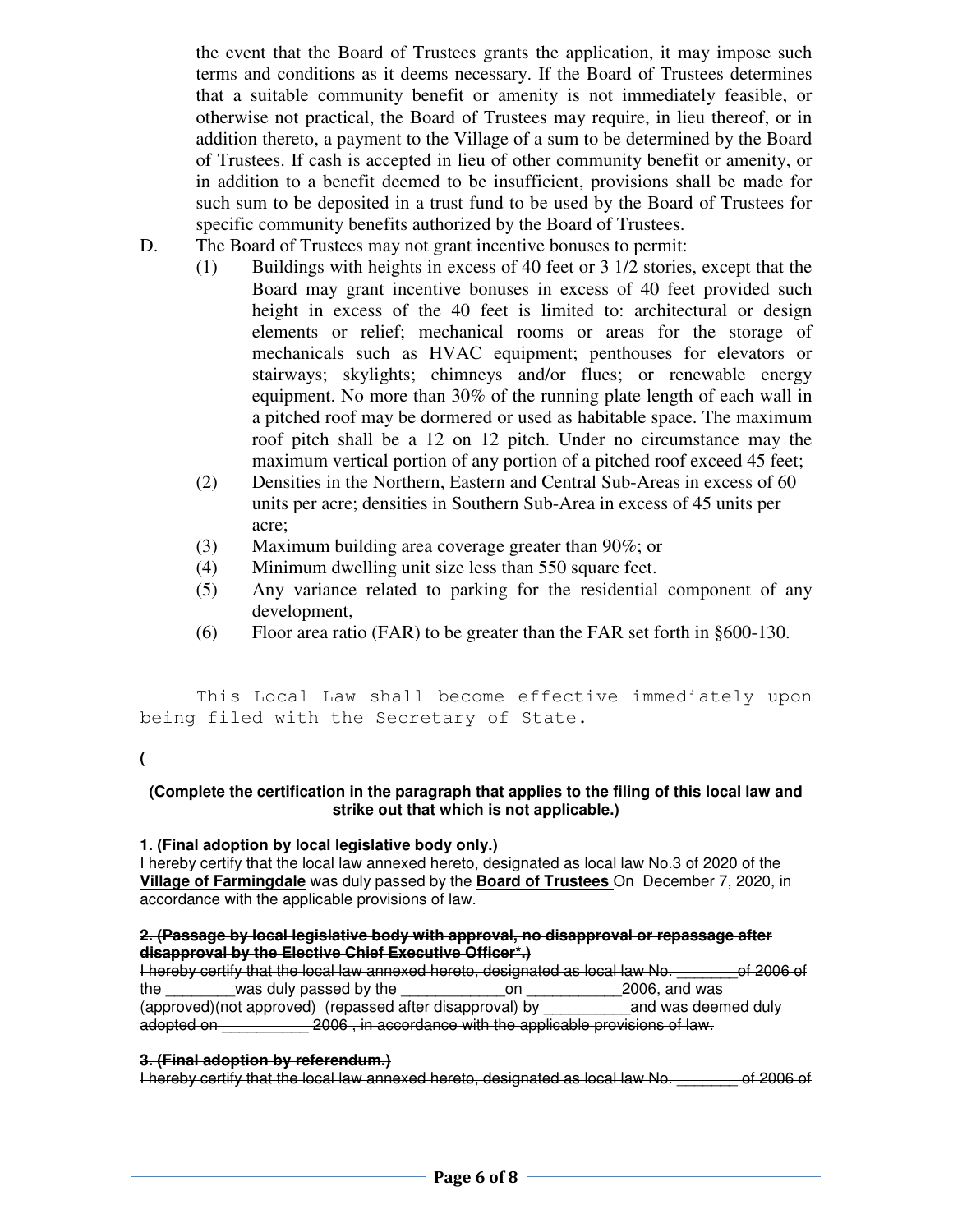| the |   | was duly nassad by the<br><del>was duly passed by the</del> |                                                           |   | $2006$ and was<br>$-$ 000, and wad |
|-----|---|-------------------------------------------------------------|-----------------------------------------------------------|---|------------------------------------|
|     |   |                                                             | (approved)( not approved) (repassed after disapproval) by | ள |                                    |
|     | . |                                                             |                                                           |   |                                    |

Such local law was submitted to the people by reason of a (mandatory)(permissive) referendum, and received the affirmative vote of a majority of the qualified electors voting thereon at the (general) (special)(annual) election held on \_\_\_\_\_\_\_\_\_\_\_\_\_\_\_20 , in accordance with the applicable provisions of law.

#### **4. (Subject to permissive referendum and final adoption because no valid petition was filed requesting referendum.)**

|                 | I hereby certify that the local law annexed hereto, designated as local law No. of 2006 of      |          |                                                             |
|-----------------|-------------------------------------------------------------------------------------------------|----------|-------------------------------------------------------------|
| the             | -was duly passed by the                                                                         | nn.<br>ள | 2006, and was                                               |
|                 | (approved)(not approved) (repassed after disapproval) by on                                     |          | 2006 Such                                                   |
|                 | local law was subject to permissive referendum and no valid petition requesting such referendum |          |                                                             |
| was filed as of |                                                                                                 |          | _2006, in accordance with the applicable provisions of law. |

\* Elective Chief Executive Officer means or includes the chief executive officer of a county elected on a county-wide basis or, if there be none,

the chairperson of the county legislative body, the mayor of a city or village, or the supervisor of a town where such officer is vested with the

power to approve or veto local laws or ordinances.DOS-239 (Rev. 05/05)

#### **5. (City local law concerning Charter revision proposed by petition.)**

I hereby certify that the local law annexed hereto, designated as local law No. of 2006 of the \_\_\_\_\_\_\_\_\_\_\_\_ having been submitted to referendum pursuant to the provisions of section (36)(37) of

the Municipal Home Rule Law, and having received the affirmative vote of a majority of the qualified electors of such city voting thereon at the (special)(general) election held on \_\_\_\_\_\_\_\_\_\_\_ 2006, became operative.

#### **6. (County local law concerning adoption of Charter.)**

I hereby certify that the local law annexed hereto, designated as local law No. of 2006 of the County of Nassau State of New York, having been submitted to the electors at the General Election of November 20 , pursuant to subdivisions 5 and 7 of section 33 of the Municipal Home Rule Law, and having received the affirmative vote of a majority of the qualified electors of the cities of said county as a unit and a majority of the qualified electors of the towns of said county considered as a unit voting at said general election, became operative.

**(If any other authorized form of final adoption has been followed, please provide an appropriate certification.)**